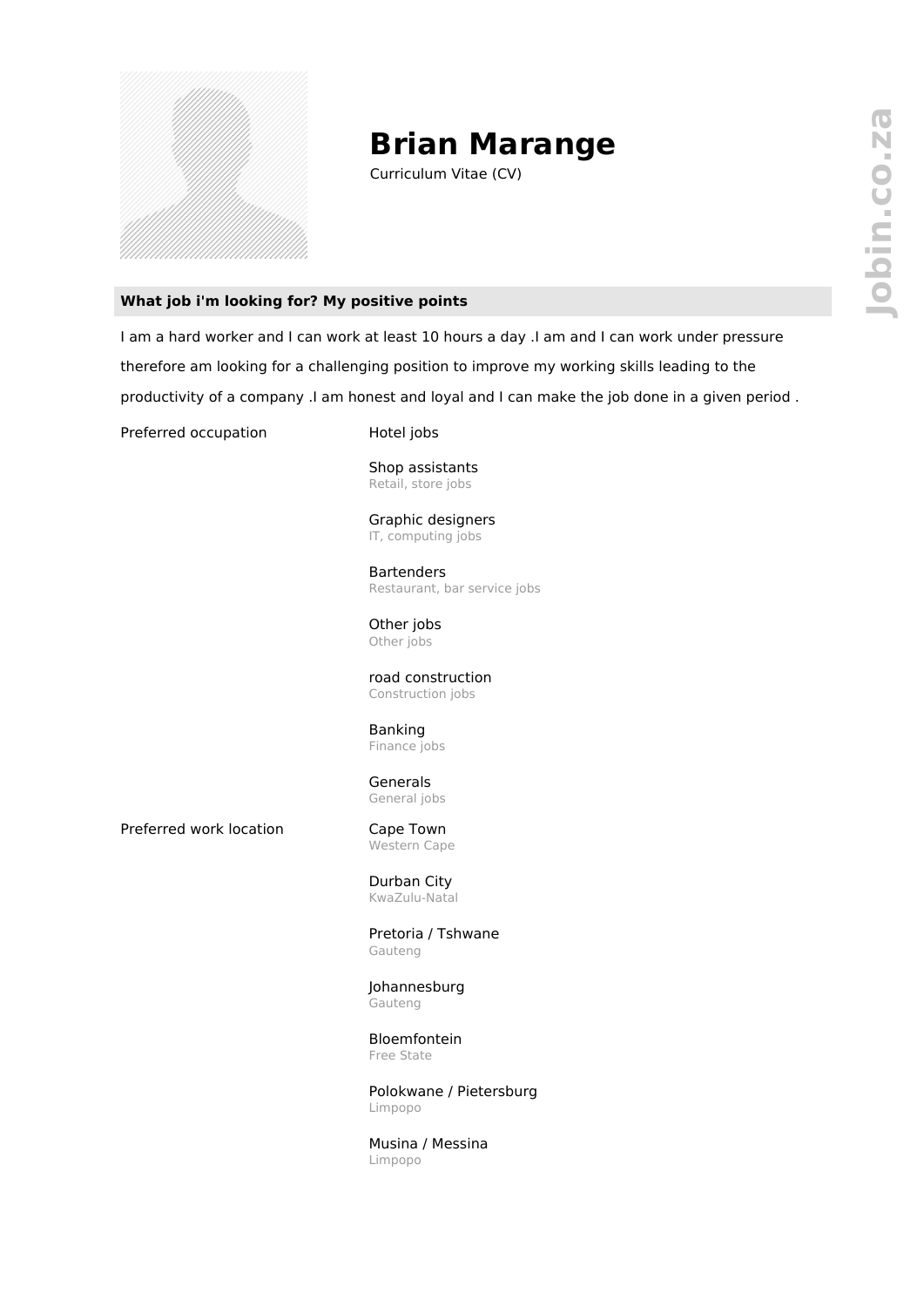| Gender<br>Male<br>Telephone number<br>Information is available only for registered users.<br>Sign in<br>Email address<br>Information is available only for registered users.<br>Sign in<br><b>Work experience</b><br>nuo 2013.11 iki 2014.06<br>Working period<br>Company name<br>oreac events<br>You were working at:<br>Waiters, waitresses<br>waiter<br>Occupation<br>Working period<br>nuo 2014.08 iki 2015.02<br>civil court<br>Company name<br>You were working at:<br>Graphic designers<br>Occupation<br>graphic designer<br><b>Education</b><br>nuo 2010.01 iki 2013.11<br><b>Educational period</b><br>Grade 11<br>Degree |
|------------------------------------------------------------------------------------------------------------------------------------------------------------------------------------------------------------------------------------------------------------------------------------------------------------------------------------------------------------------------------------------------------------------------------------------------------------------------------------------------------------------------------------------------------------------------------------------------------------------------------------|
|                                                                                                                                                                                                                                                                                                                                                                                                                                                                                                                                                                                                                                    |
|                                                                                                                                                                                                                                                                                                                                                                                                                                                                                                                                                                                                                                    |
|                                                                                                                                                                                                                                                                                                                                                                                                                                                                                                                                                                                                                                    |
|                                                                                                                                                                                                                                                                                                                                                                                                                                                                                                                                                                                                                                    |
|                                                                                                                                                                                                                                                                                                                                                                                                                                                                                                                                                                                                                                    |
|                                                                                                                                                                                                                                                                                                                                                                                                                                                                                                                                                                                                                                    |
|                                                                                                                                                                                                                                                                                                                                                                                                                                                                                                                                                                                                                                    |
|                                                                                                                                                                                                                                                                                                                                                                                                                                                                                                                                                                                                                                    |
|                                                                                                                                                                                                                                                                                                                                                                                                                                                                                                                                                                                                                                    |
|                                                                                                                                                                                                                                                                                                                                                                                                                                                                                                                                                                                                                                    |
|                                                                                                                                                                                                                                                                                                                                                                                                                                                                                                                                                                                                                                    |
|                                                                                                                                                                                                                                                                                                                                                                                                                                                                                                                                                                                                                                    |
|                                                                                                                                                                                                                                                                                                                                                                                                                                                                                                                                                                                                                                    |
|                                                                                                                                                                                                                                                                                                                                                                                                                                                                                                                                                                                                                                    |
|                                                                                                                                                                                                                                                                                                                                                                                                                                                                                                                                                                                                                                    |
| <b>Educational institution</b><br>Mufakose high school                                                                                                                                                                                                                                                                                                                                                                                                                                                                                                                                                                             |
| Educational qualification<br>6 Zimsec A levels including mathematics and english                                                                                                                                                                                                                                                                                                                                                                                                                                                                                                                                                   |
| I could work<br>Yes                                                                                                                                                                                                                                                                                                                                                                                                                                                                                                                                                                                                                |
| <b>Educational period</b><br>nuo 2015.03 iki 2016.11                                                                                                                                                                                                                                                                                                                                                                                                                                                                                                                                                                               |
| Grade 12 / Matric<br>Degree                                                                                                                                                                                                                                                                                                                                                                                                                                                                                                                                                                                                        |
| <b>Educational institution</b><br>Avenues school , Harare                                                                                                                                                                                                                                                                                                                                                                                                                                                                                                                                                                          |
| Educational qualification<br>2 Zimsec A levels including Business studies and Economics                                                                                                                                                                                                                                                                                                                                                                                                                                                                                                                                            |
| I could work<br>Yes                                                                                                                                                                                                                                                                                                                                                                                                                                                                                                                                                                                                                |
| <b>Languages</b>                                                                                                                                                                                                                                                                                                                                                                                                                                                                                                                                                                                                                   |
| <b>Speaking level</b><br><b>Understanding level</b><br><b>Writing level</b><br>Language                                                                                                                                                                                                                                                                                                                                                                                                                                                                                                                                            |
| English<br>very good<br>very good<br>very good                                                                                                                                                                                                                                                                                                                                                                                                                                                                                                                                                                                     |
|                                                                                                                                                                                                                                                                                                                                                                                                                                                                                                                                                                                                                                    |

i can connect and operate a computer and i know os windows ,Microsoft office ,adobe Photoshop and Corel draw

**Conferences, seminars**